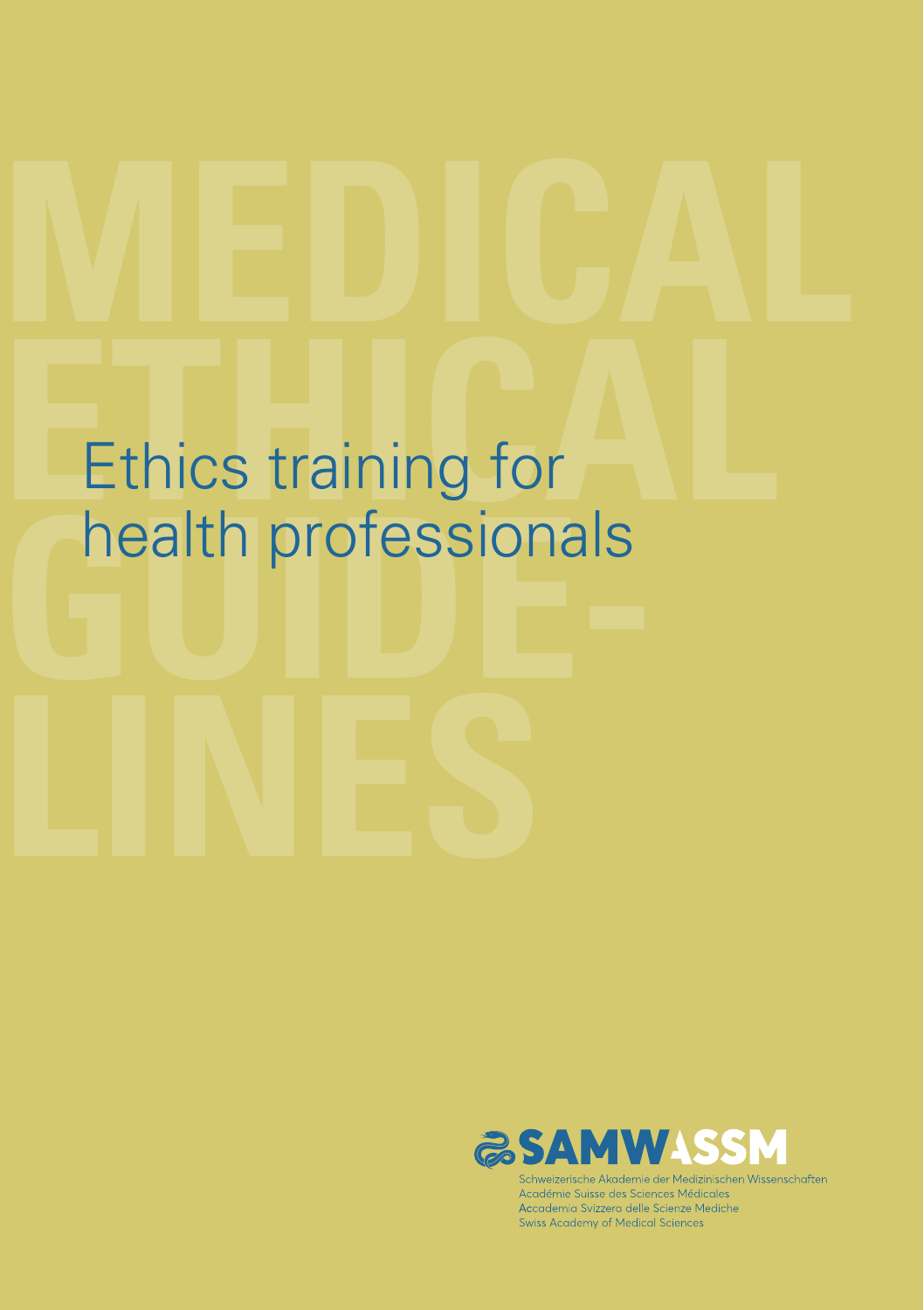#### Issued by

Swiss Academy of Medical Sciences (SAMS) House of Academies Laupenstrasse 7, 3001 Bern Tel. +41 (0)31 306 92 70 mail@samw.ch www.samw.ch

Design Howald FoscoBiberstein, Basel

Translation Jeff Acheson, Bottmingen

All the medical-ethical guidelines issued by the SAMS are available in G/F/E/I online: www.sams.ch/guidelines

© SAMS 2019

Member of the **D** swiss academies а of arts and sciences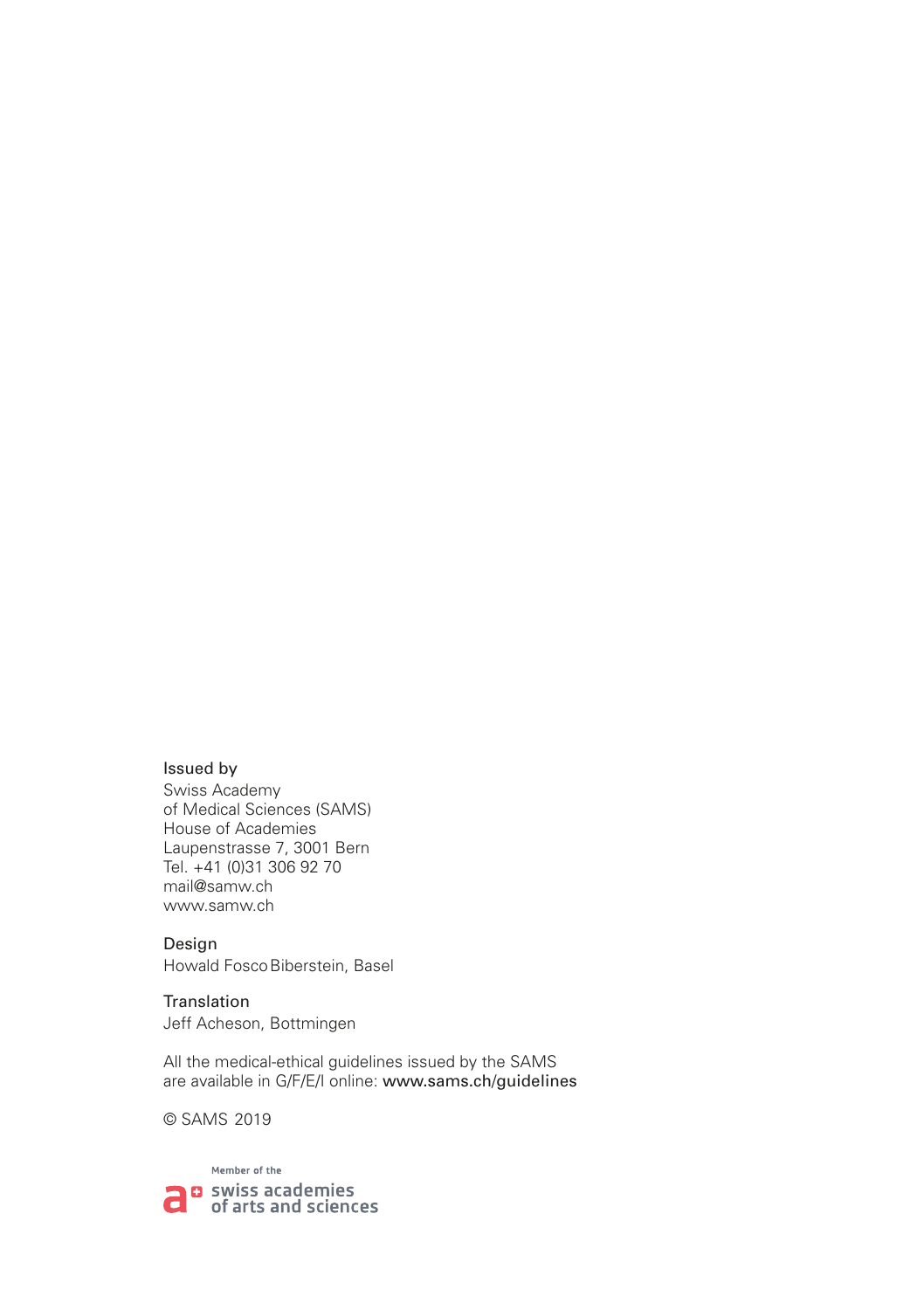Recommandations

# Ethics training for health professionals

Approved by the Senate of the SAMS on 29 november 2018. The French text is the authentic version.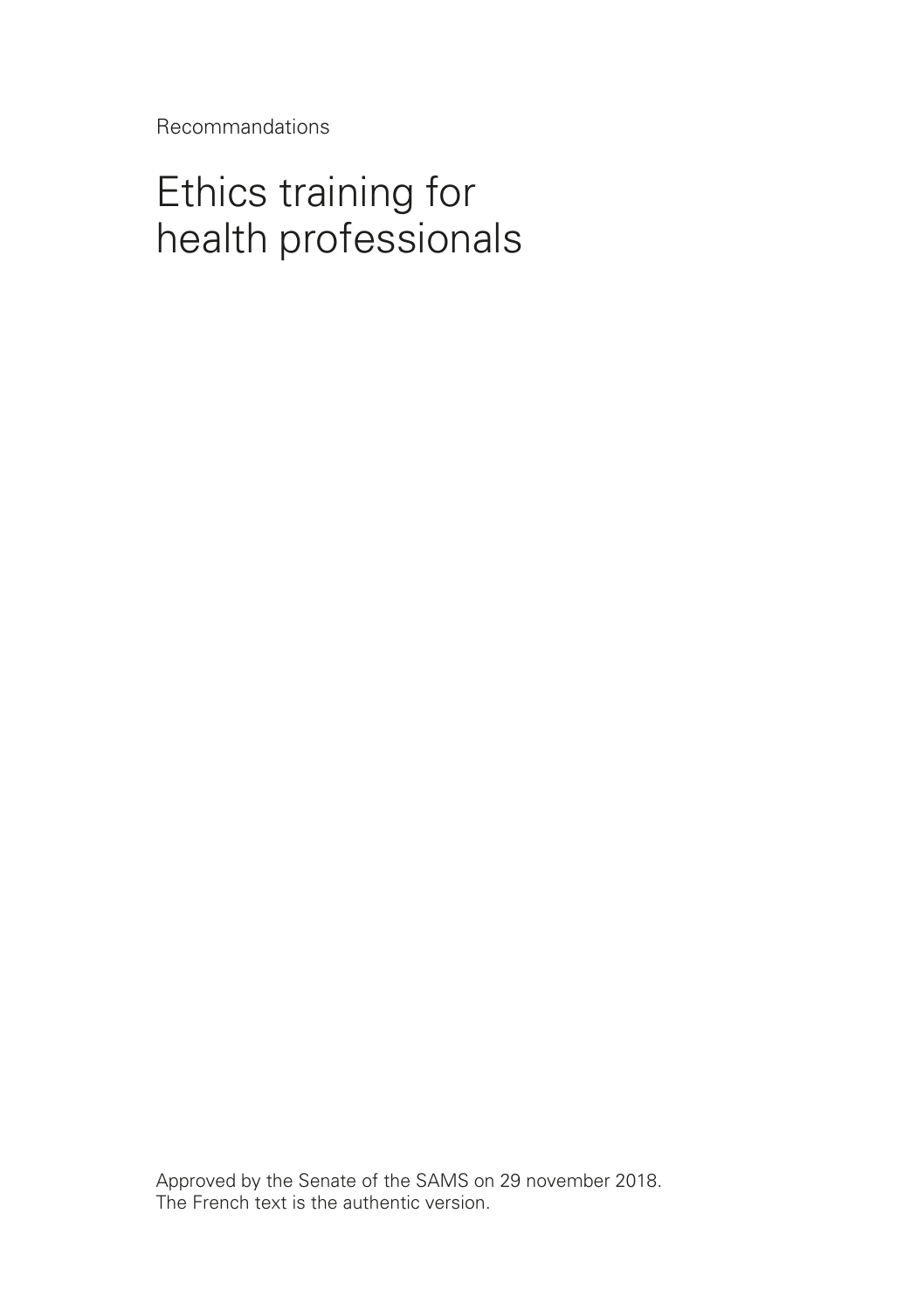

The Swiss Professional Association for Nurses (SBK/ASI) recommends that educational institutions for health professionals should observe and apply these recommendations.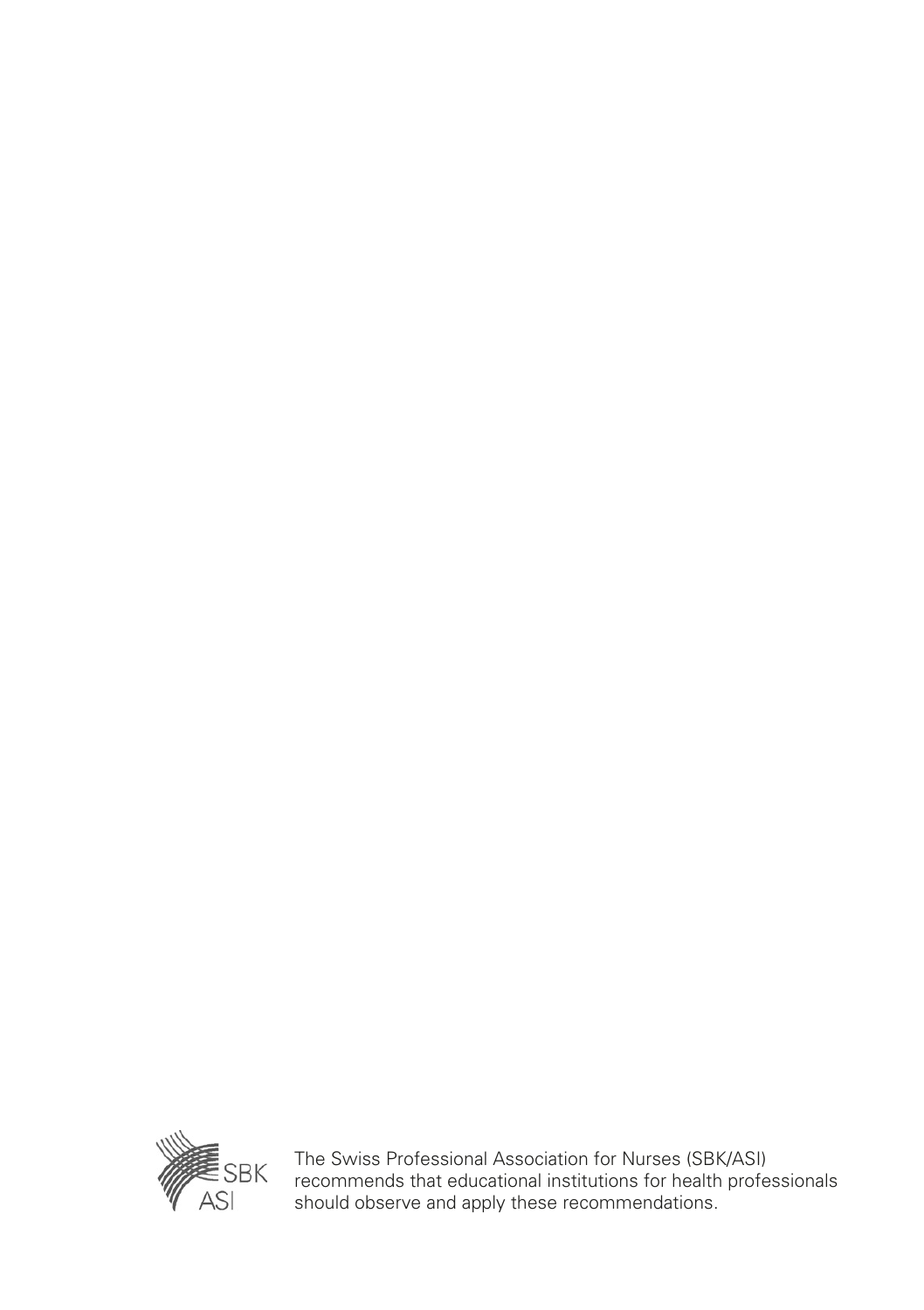| <b>PREAMBLE</b> |  |
|-----------------|--|
|-----------------|--|

| Ш.   | <b>RECOMMENDATIONS</b>                                                                             | 7              |
|------|----------------------------------------------------------------------------------------------------|----------------|
| 1.   | Scope and target audience                                                                          | 7              |
| 2.   | Central aspects of ethics training                                                                 | $\overline{7}$ |
| 2.1. | The core content of ethics training is the same for all health<br>professions                      | 8              |
| 2.2. | The shared core curriculum is to be distinguished<br>from additional elective modules              | 8              |
| 2.3. | Ethics training involves four domains: knowledge, skills,<br>attitudes and capacity for reflection | 9              |
| 2.4. | Content is taught in stages                                                                        | 9              |
| 2.5. | Ethics training encompasses different competence levels                                            | 9              |
| 2.6. | Theory is elucidated by case studies from everyday<br>professional practice                        | 10             |
| 2.7. | Ethics training modules should be delivered interprofessionally                                    | 10             |
| 2.8. | For training in medical ethics, the fundamentals of health law<br>are indispensable                | 11             |
| 2.9. | An explicit connection between ethics training and communication<br>skills is essential            | 11             |
|      | 2.10. The transfer of ethics training to practice requires sufficient<br>time and space            | 11             |
|      | 2.11. Learning is to be evaluated by suitable methods                                              | 12             |
|      | 2.12. Instructors must be suitably qualified                                                       | 12             |
|      | 2.13. Training should be adapted and developed to address<br>emerging issues                       | 12             |
| 3.   | Content of ethics training                                                                         | 13             |
| 3.1. | Introduction                                                                                       | 13             |
| 3.2. | Domains and thematic groups                                                                        | 13             |
| 3.3. | Content of the core curriculum                                                                     | 14             |
| 3.4. | Tables: content to be taught in ethics                                                             | 15             |
| Ш.   | <b>INFORMATION ON THE PREPARATION OF</b><br>THESE RECOMMENDATIONS                                  | 21             |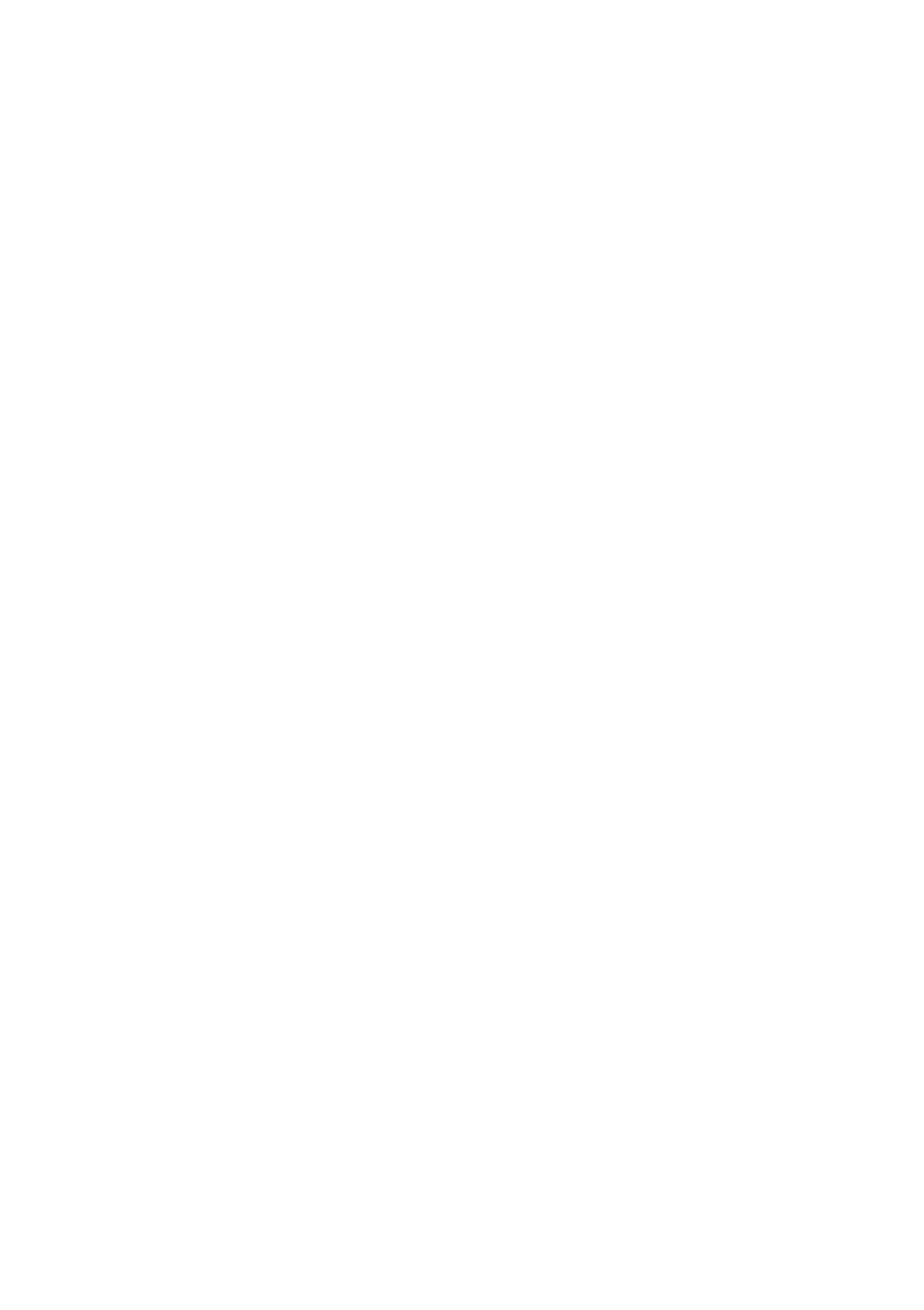#### <span id="page-6-0"></span>I. PREAMBLE

Ethics is of fundamental importance for the conduct of health professionals<sup>1</sup>. An ethically considered approach is a prerequisite for good decisions and for the establishment of trustful relationships with patients, relatives and fellow professionals.

Ethics provides guidance through values and norms, ensuring that professionals remain capable of acting even in the difficult and complex situations that arise in everyday practice. Unethical professional conduct can jeopardise patients'2 safety and adversely affect team performance.3 Ethics must therefore be central to professional conduct, and sound ethics training is indispensable for health professionals.4

Ethics is a discipline in its own right. It is to be taught in undergraduate, postgraduate and continuing education for the health professions. Today, medical ethics<sup>5</sup> is part of the curriculum of all tertiary-level courses for health professionals – at medical faculties, universities of applied sciences, or technical colleges.<sup>6</sup> However, there is considerable variation in the scope and content of courses, and in teaching methods, between educational institutions.<sup>7</sup> Since medical-ethical issues call for interdisciplinary and interprofessional collaboration, this heterogeneity may pose significant obstacles in practice.

- 1 In this document, the various medical and non-medical professions within the healthcare system (such as nursing, midwifery, physiotherapy and occupational therapy, dietetics, surgical technology, etc.) are grouped under the heading of «health professions», and their members are termed «health professionals».
- 2 Not all health professionals work with patients for example, midwives or residential/care home staff. However, in this document, for the sake of simplicity, the term «patients» is used to refer to all clients.
- 3 Cf. Riskin A, Erez A, Foulk TA, et al. Rudeness and medical team performance. Pediatrics. 2017; 139(2): doi: 2016–305.
- 4 Cf. Doukas DJ, McCullough LB, Wear S, et al. The challenge of promoting professionalism through medical ethics and humanities education. Academic Medicine. 2013; 88(11):1624–9. Cf. also the references to ethics-related competencies and objectives in the Medical Professions Act (MedBG, SR 811.11) – Art. 4 para. 2 let. c, Art. 6 para. 1 let. d, Art. 8 let. e and, in particular, Art. 8 let. i («[Graduates] respect the dignity and autonomy of human beings, are familiar with ethical modes of reasoning and with the ethical problems of their professional domain, and are guided in their professional and scientific activities by ethical principles concerning human welfare») – and in the Federal Council Dispatch on the Health Professions Act (Botsch GesBG) – explanatory notes on Art. 3 para. 2 let. e and f, and Art. 4 para. 2 let. a.
- 5 In this document, «medical ethics» covers the ethics of all health professions. The term «medical» is understood in a broad sense; cf. the position paper issued in 2004 by the SAMS, FMH, and the Medical Faculties of the Universities of Basel, Bern, Geneva, Lausanne and Zurich. Ziele und Aufgaben der Medizin zu Beginn des 21. Jahrhunderts, Section 3.5.
- 6 Hereafter, these are collectively referred to as «educational institutions». In addition to health professionals, other professional groups such as psychologists and social or pastoral care workers may be confronted with medical-ethical problems. It is advisable for them to undergo supplementary or specialist training in medical ethics.
- 7 Cf. the 2011 SAMS survey of ethics training programmes offered by medical faculties and the health schools of universities of applied sciences.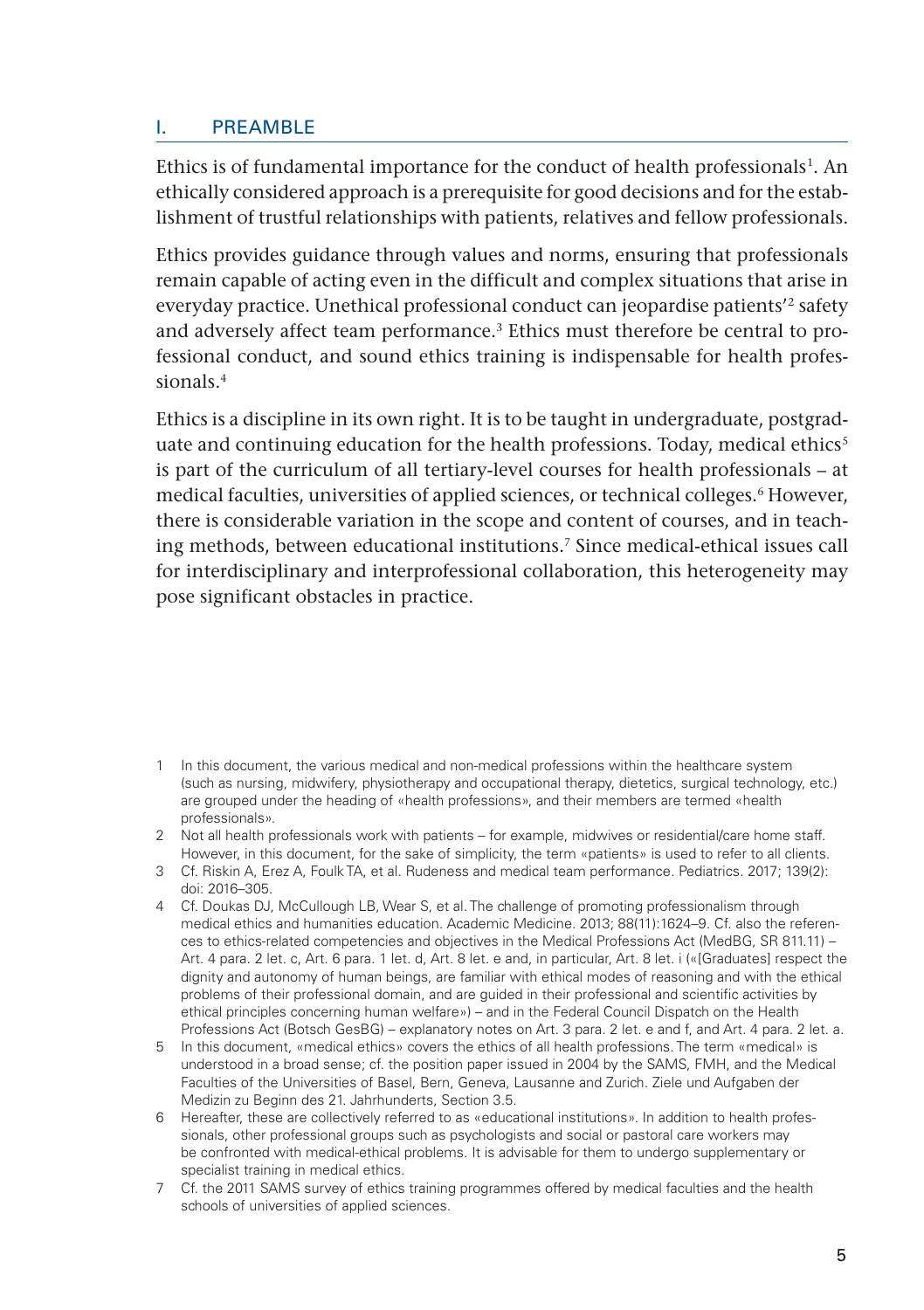These Recommendations describe the content which needs to be taught to trainee health professionals – and should therefore be included in ethics curricula – so as to ensure that basic and advanced ethics training throughout Switzerland provides optimal foundations for effective intra- and interprofessional collaboration on ethical matters. The Recommendations supplement the medical-ethical guidelines and manuals which deal with questions arising in everyday professional practice, such as the use of coercive measures, the care and treatment of people with dementia, or decisions on cardiopulmonary resuscitation.8

<sup>8</sup> For an overview of all the medical-ethical guidelines and manuals issued by the SAMS, see www.sams.ch/publications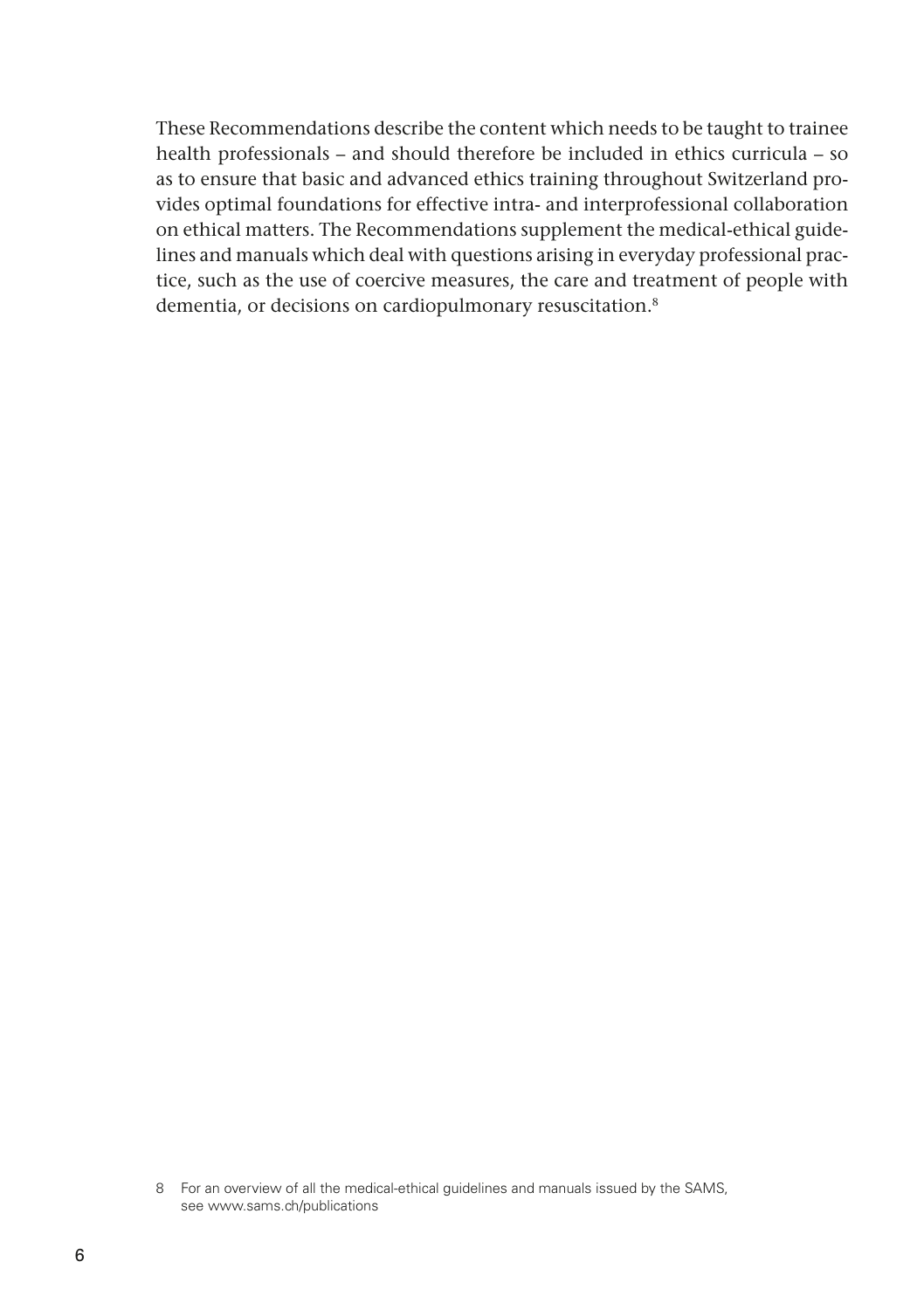#### <span id="page-8-0"></span>II. RECOMMENDATIONS

#### **1. Scope and target audience**

These Recommendations are addressed to educational institutions in the health sector, to individuals responsible for ethics training, and to instructors and those responsible for the transfer of training to professional practice.

They cover the structure, objectives and content of ethics training. In addition, they discuss topics such as performance evaluation and instructors' qualifications. The term «ethics training» is used in an overarching sense, encompassing all levels of undergraduate, postgraduate and continuing education.

Falling outside the scope of these Recommendations are fundamental elements common to all curricula, such as methodology, didactics, teaching formats (lecture, problem-based learning, blended learning, etc.), level-appropriate teaching, principles and methods of assessment, etc.9 These are also determined by the orientation of the particular educational institution.

#### **2. Central aspects of ethics training**

Ethics training requires a carefully prepared curriculum, designed in a way which is both level appropriate and coordinated with the acquisition of competencies in other areas. The integration of ethics into the overall curriculum (curricular alignment) helps to ensure that it is perceived, not as an abstract subject, but as a discipline closely linked to other subjects such as pathology, law, research, communication, etc.

The following 13 points, which are of central importance for ethics training, are discussed in more detail in Sections 2.1. to 2.13.

- 1) The core content of ethics training is the same for all health professions.
- 2) The shared core curriculum is to be distinguished from additional elective modules.
- 3) Ethics training involves four domains: *knowledge*, *skills*, *attitudes* and *capacity for reflection*.
- 4) Content is taught in stages.
- 5) Ethics training encompasses different competence levels.
- 6) Theory is elucidated by case studies from everyday professional practice.
- 7) Ethics training modules should be delivered interprofessionally.

<sup>9</sup> Basic principles are discussed in: Pfeifer V. Didaktik des Ethikunterrichts. Bausteine einer integrativen Wertevermittlung, 3<sup>rd</sup> edition, Munich 2013; Rabe M. Ethik in der Pflegeausbildung. Beiträge zur Theorie und Didaktik, 2nd edition, Bern 2017; Cruess R, Cruess S, Steinert Y (eds). Teaching medical professionalism, Cambridge 2009.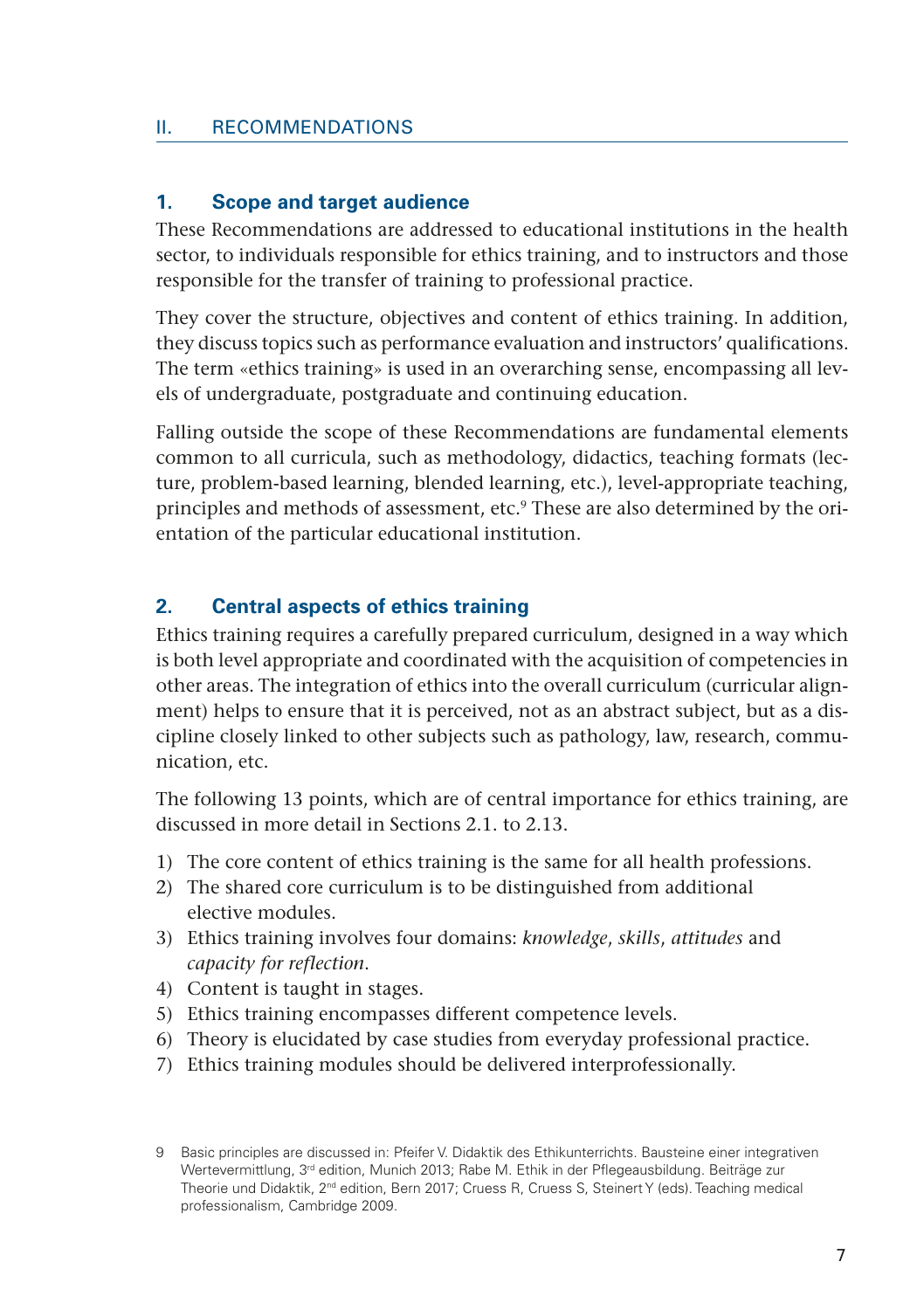- <span id="page-9-0"></span>8) For training in medical ethics, the fundamentals of health law are indispensable.
- 9) An explicit connection between ethics training and communication skills is essential.

10) The transfer of ethics training to practice requires sufficient time and space.

- 11) Learning is to be evaluated by suitable methods.
- 12) Instructors must be suitably qualified.
- 13) Training should be adapted and developed to address emerging issues.

As well as complying with these points, it is desirable that each educational institution should maintain its own particular emphases and traditions in ethics training.

### 2.1. The core content of ethics training is the same for all health professions

In everyday practice, difficulties may arise between the various professional groups as a result of differences in their respective traditions and perspectives, which are shaped by professional socialisation and their different activities. Thus, for example, while physicians and nurses invoke the same values, they may not accord them the same weight and significance. But even if differing perspectives may be associated with different professional roles – which could suggest the existence of a «physicians' ethics» or a «nursing ethics» – all health professions adhere to a common value base.10

This content, indispensable for all health professions, is designated as the core curriculum (cf. Section 3.3.). This ensures that trainee professionals are subsequently – as members of an interprofessional team – able to perceive, formulate and deal with ethical issues.

# 2.2. The shared core curriculum is to be distinguished from additional elective modules

The core curriculum comprises the content that is essential for an appropriate understanding of medical ethics. Additional and more advanced content should also be offered. Students who are, for example, preparing for a specific professional activity should be able to choose additional modules. In the elective modules, the fundamental content and modes of reasoning previously covered are applied and consolidated.

The individual topics to be covered in ethics training are shown in the Tables in Section 3.4.

<sup>10</sup> Cf. Grace S, Innes E, Joffe B, East L, Coutts R, Nancarrow S. Identifying common values among seven health professions: An interprofessional analysis. Journal of Interprofessional Care. 2017: 31(3): 325–34; Irvine R, Kerridge I, McPhee J, Freeman S. Interprofessionalism and ethics: consensus or clash of cultures? Journal of Interprofessional Care. 2002;.16(3):199–210.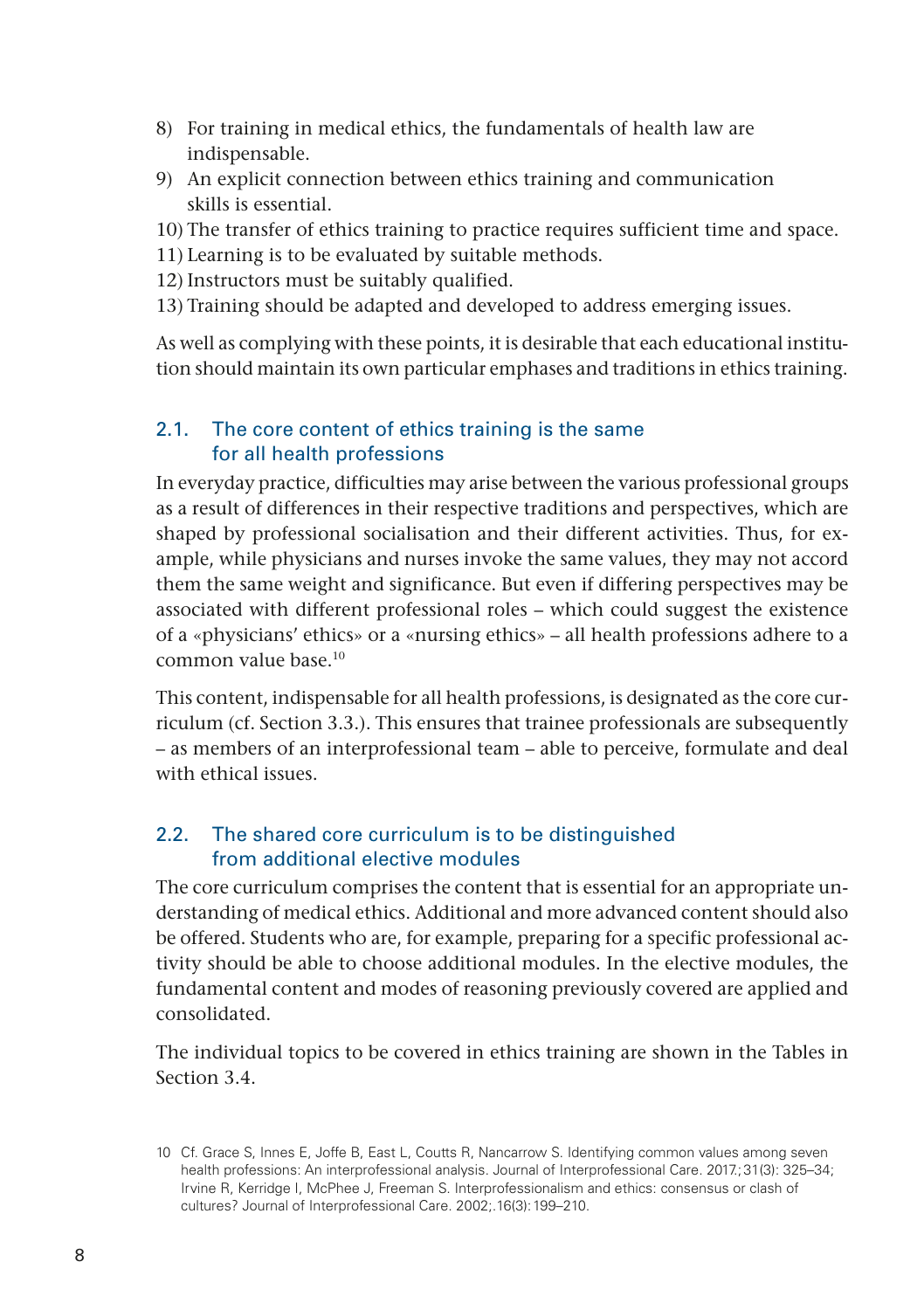# <span id="page-10-0"></span>2.3. Ethics training involves four domains: knowledge, skills, attitudes and capacity for reflection

The imparting of *knowledge* provides foundations but is not sufficient to ensure successful integration of ethics into professional practice. What is required are *skills*, such as the ability, in a clinical situation, to raise or discuss ethical questions with representatives of other health professions and with patients, relatives and surrogate decision-makers. Ethics training is also concerned with *attitudes*. An additional requirement is the acquisition of the *capacity for reflection*. Health professionals must be able to assess whether or not an ethical issue is involved and what approaches are appropriate. Key capabilities to be promoted by ethics training are the ability to reflect critically on one's own views and to recognise appropriate options.

### 2.4. Content is taught in stages

Ethics training should already take place in the first year of undergraduate education, and additional, more advanced content is to be learned during the rest of the course and after graduation (diploma). The teaching of general foundations and skills is followed by more detailed coverage of specific areas of practice. Ethical theories and their application to ethical questions from everyday professional practice should thus be discussed at an early stage. It is important that ethics teaching should not be limited to a single approach (e.g. a principle- or case-based approach, or care ethics).

For complex issues – e.g. questions relating to the beginning or end of life – students must already have gained practical experience in situations of the relevant kind.

The capacity for reflection should also be acquired through practice at an early stage. This provides the basis for leading an ethical discussion – a skill taught in postgraduate and continuing education. More advanced skills can be acquired in a clinical setting in the context of ethics support (e.g. consultations or opinions)<sup>11</sup>.

### 2.5. Ethics training encompasses different competence levels

Competence levels are used to indicate the quality of the practice-related abilities and attitudes of a person in a profession. In ethics, competence levels can be defined as follows:

- Level 1: Acquisition of the requisite theoretical knowledge.
- Level 2: Ability to identify and analyse an ethical problem and to reason on the basis of the knowledge acquired.

<sup>11</sup> For information on the various forms of ethics support and the integration of ethics within institutions, cf. SAMS. Ethics support in medicine. Medical ethical recommendations, Basel 2012.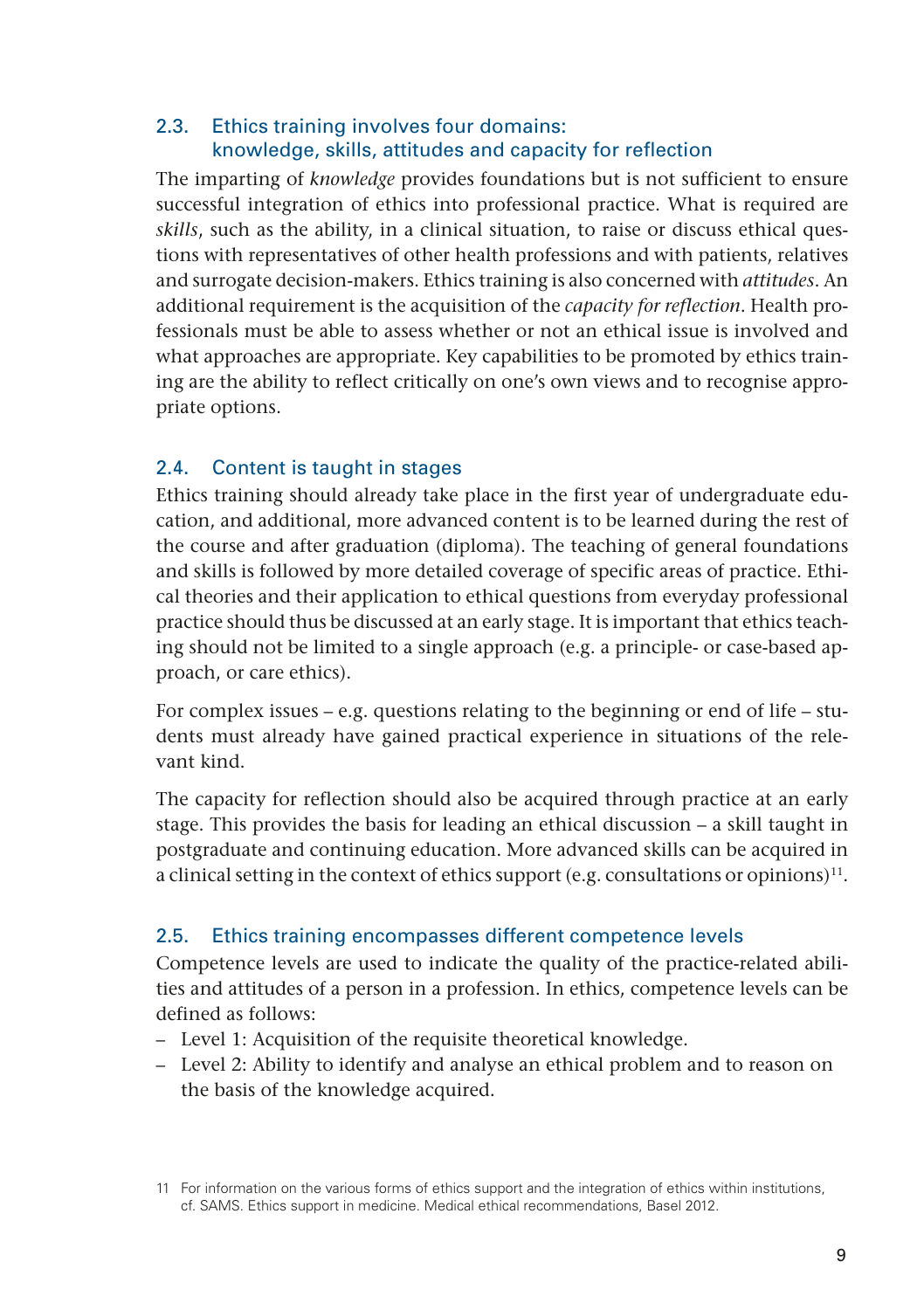<span id="page-11-0"></span>– Level 3: Active participation in an intra- or interprofessional discussion on an ethical issue with the aim of arriving at a broader understanding of the situation, a reasonable proposal on how to proceed, or an acceptable decision. This is combined with the ability to discuss an ethical problem with patients (and relatives), to establish their preferences and arguments, and to communicate a decision.

Competence levels are not defined by the individual areas of medical ethics covered, but by the *training level*. They can extend from Level 1 to Level 3 within all phases of training, both during undergraduate education and after graduation. The level to be attained must be defined for each phase, so that the requirements and the type of performance evaluation can be specified.

# 2.6. Theory is elucidated by case studies from everyday professional practice

Case studies are often employed in ethics. It should be ensured that these are not overladen with medical information and so complex that the actual ethical issue is obscured. Discussion of highly complex dilemmas at an early stage can be too demanding, while examples which are too banal can give a simplistic picture of ethics as a «problem-solving algorithm». Practical examples must reflect the reality of the health system and be relevant for an understanding of professional practice. For this reason, common – at first glance «unspectacular» – cases are particularly suitable for illustrating and exploring ethical issues (e.g. use of measures restricting personal liberty in suspected delirium, postoperative mobilisation against the patient's wishes, etc.).

### 2.7. Ethics training modules should be delivered interprofessionally

In everyday practice, patients are cared for jointly by professionals from different areas. It must be possible for ethical challenges to be addressed jointly within an interdisciplinary and interprofessional team. Only if ethical concerns can be described in comprehensible terms is it likely that differing moral perceptions can be effectively communicated. It is thus advantageous if professionals have already, during their training, become familiar with the different perspectives of the professional groups involved.12 Ethics training modules should therefore be delivered interprofessionally, with an interdisciplinary perspective being adopted. Teaching formats emphasising interactive behaviour should be chosen.<sup>13</sup>

<sup>12</sup> Cf. Aveyard H, Edwards S, West S. Core topics of health care ethics. The identification of core topics for interprofessional education. Journal of Interprofessional Care. 2005; 19(1):63–9; Engel J, Prentice D. The ethics of interprofessional collaboration. Nursing Ethics. 2013; 20(4):426–35; Stein-Parbury J, Liaschenko J. Understanding collaboration between nurses and physicians as knowledge at work. American Journal of Critical Care. 2007; 16(5):470–7; Interprofessional Education Collaborative Expert Panel. Core competencies for interprofessional collaborative practice. Washington, D.C. 2011.

<sup>13</sup> Cf. SAMS Charter «Interprofessional collaboration in healthcare», Basel 2014 (available in French/German/ Italian); in particular, point 5.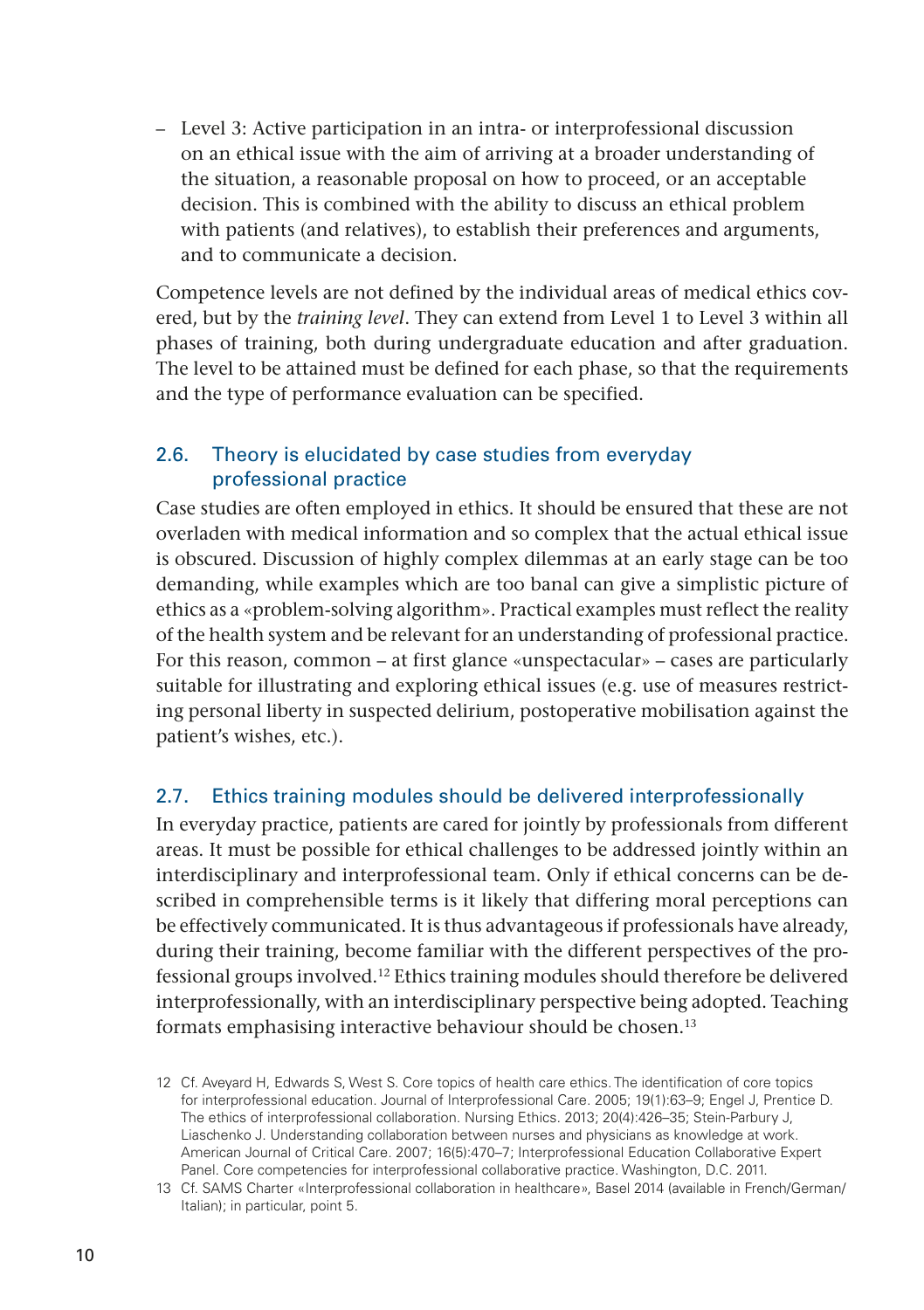#### <span id="page-12-0"></span>2.8. For training in medical ethics, the fundamentals of health law are indispensable

While ethics and law are separate disciplines, there are many areas where they overlap. Essentially, the law confirms the values generally acknowledged in a society, whereas ethics reflects on the values concerned. The weighing of interests – i.e. assessing which value or principle is to be given priority in cases of conflict – is common to both disciplines. Health professionals must be familiar with this instrument, and the fundamentals of health law are a prerequisite for the application of knowledge and competencies in medical ethics.

Training in health law often takes place independently of ethics training; occasionally, the former is integrated into the latter. Both approaches have their advantages and disadvantages. Training should make clear to students both the differences between the two disciplines and how they complement each other. If the subjects are taught separately, the content must be coordinated by the lecturers concerned.

# 2.9. An explicit connection between ethics training and communication skills is essential

The conduct of discussions in therapeutic relationships $14$  is an important element of the curriculum for health professions. While they do not form part of ethics training, communication skills are indispensable for the integration of ethics into professional practice. In the course of training, students learn how a discussion on an ethical issue is initiated and how the values and attitudes involved are expressed and reflected on. Communication skills are promoted and enhanced through ethical discussions among professionals and through practical experience in advising patients and relatives on ethical issues. Trainee health professionals must also learn to differentiate between communication problems and ethical issues. It is recommended that the relevant content should be coordinated by the lecturers responsible.

# 2.10. The transfer of ethics training to practice requires sufficient time and space

What students have learned is applied in everyday practice. Here, it becomes apparent – not least to trainee health professionals themselves – how ethics training can exert an influence «at the bedside». Supervision in everyday practice enables students to gain experience in handling real-life ethical questions. Ethically challenging situations arising in practice should be deliberately utilised as «training opportunities» (e.g. admission interview with a cognitively impaired patient and consent to an operation). Clinicians responsible for training should ensure that adequate time and space is available for the transfer of ethics training to practice.

<sup>14</sup> Cf. SAMS manual «Communication in everyday medical practice», Basel 2013 (available in French/German).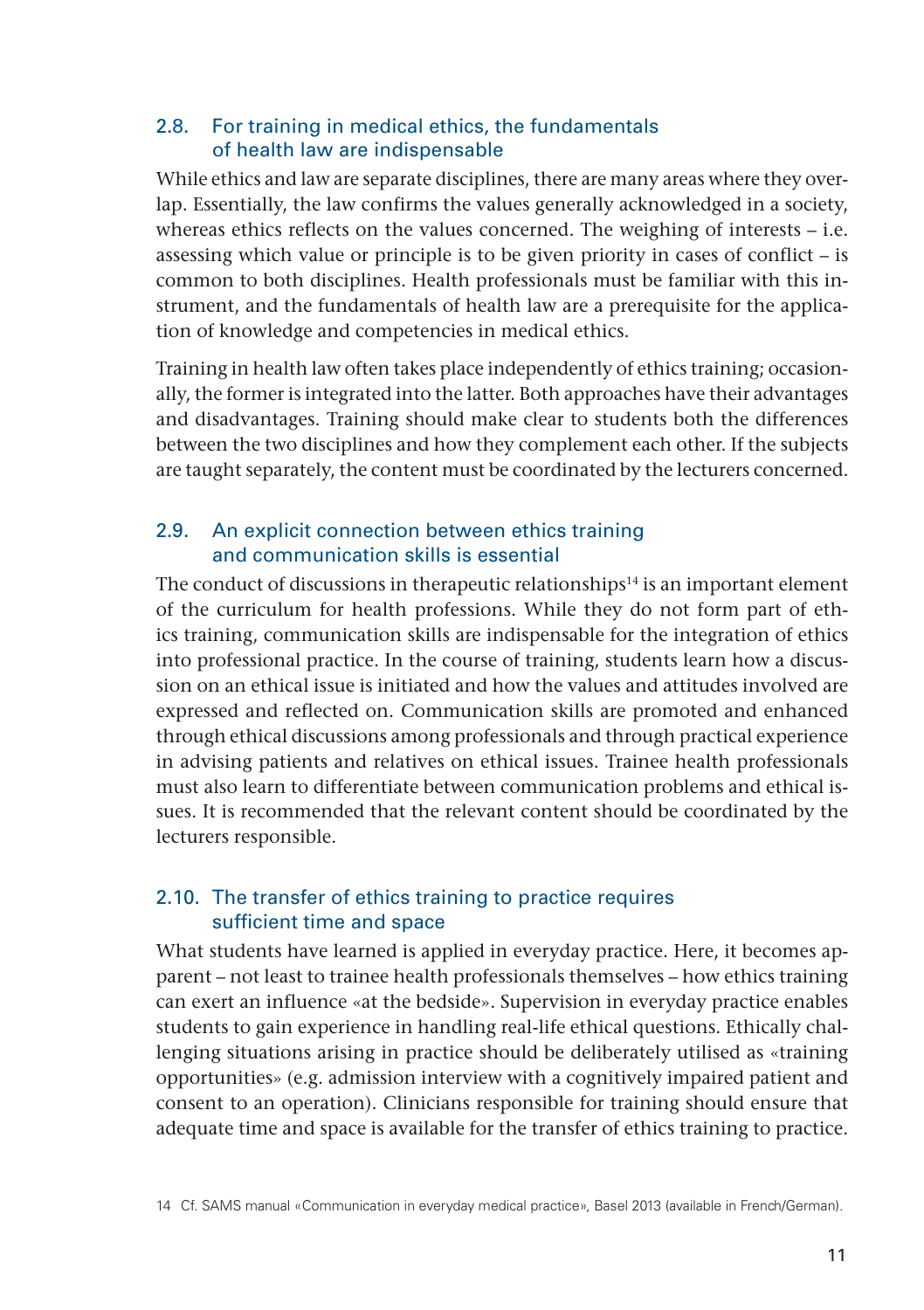<span id="page-13-0"></span>Students' conduct in relation to ethics is to be explicitly taken into account in evaluations of placements (qualifications). Providing specific feedback on students' interactions with patients, relatives and colleagues, and on their personal resource management, promotes effective learning processes and ethical self-efficacy for subsequent professional life.

# 2.11. Learning is to be evaluated by suitable methods

Given the density of the curriculum, there is a risk that subjects in which learning outcomes are not evaluated will be neglected by students («evaluation drives the curriculum»). The assessment of learning in ethics poses challenges and requires the use of suitable methods. Ethical *knowledge* can be tested by multiple-choice questions, and *capacity for reflection* by a written assignment or in oral examinations (case discussion, reflection). *Competencies* such as reasoning ability and listening can be observed and assessed in student group discussion exercises. Also suitable are discussion scenarios involving standardised patients.

It is important that all the domains covered in training (i.e. knowledge, skills, attitudes and capacity for reflection) are subject to evaluation.

### 2.12. Instructors must be suitably qualified

Ethics instructors must be able to sensitise students to ethical issues; teach knowledge, skills, attitudes and capacity for reflection in a level-appropriate way; and test and evaluate performance. They thus require both appropriate undergraduate and postgraduate training in ethics and expert knowledge of the students' area of professional activity. Adequate skills in tertiary-level education methods and didactics are a further requirement. In addition, it is desirable that instructors should have regular access to clinical situations.

### 2.13. Training should be adapted and developed to address emerging issues

The impacts and social changes associated with new developments in medicine give rise to new topics, which may need to be reflected on and included in ethics training. These developments must be integrated into ethics training, with new issues being addressed in particular in the advanced modules.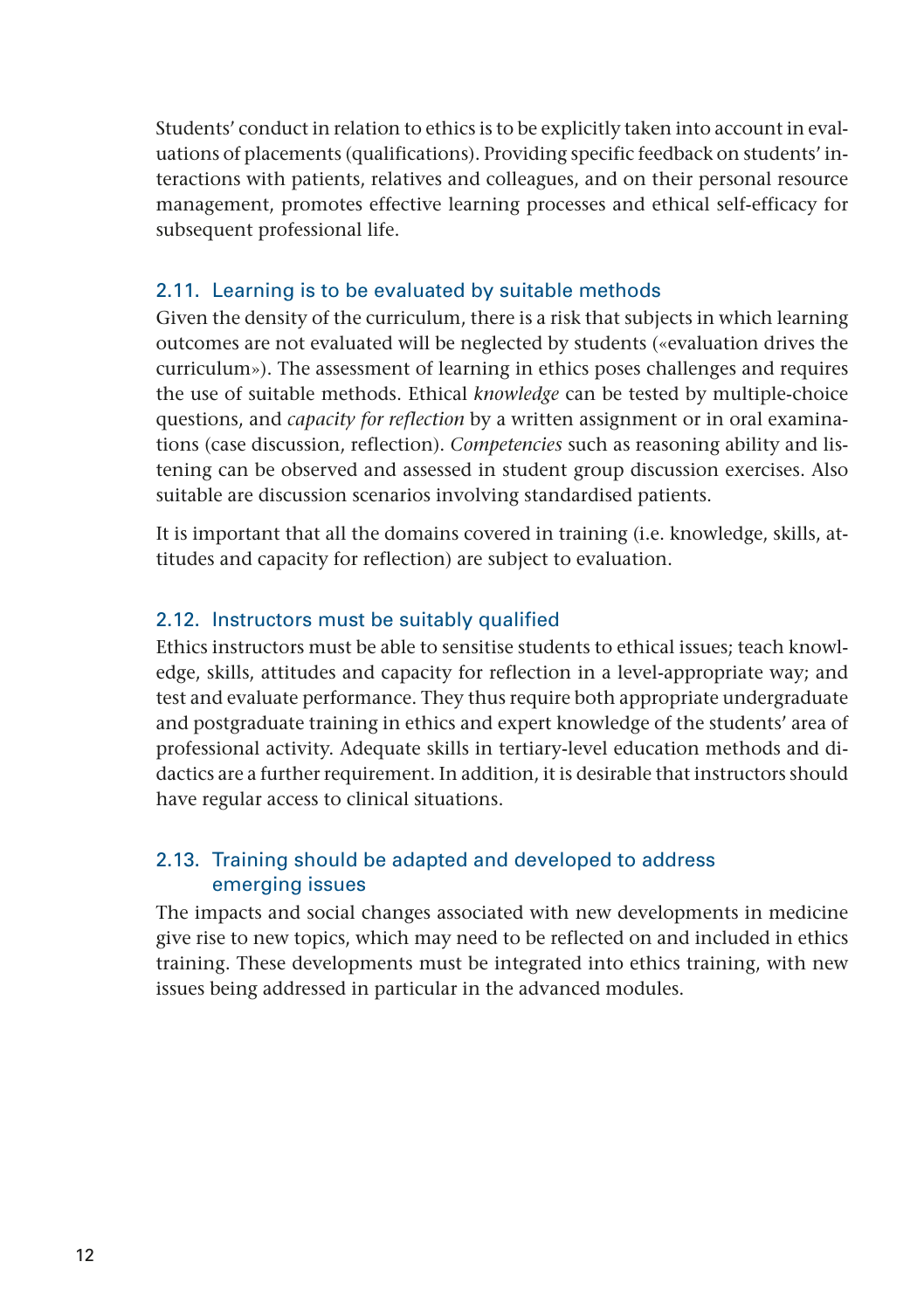# <span id="page-14-0"></span>**3. Content of ethics training**

#### 3.1. Introduction

The objectives specified in curricular reference documents are also to be taken into account in ethics training. These include the professional roles defined in the Can-MEDS framework<sup>15</sup>, the entrustable professional activities (EPA) concept employed in competency-based medical education<sup>16</sup>, and the situations described in the Swiss catalogue of learning objectives for undergraduate medical training (PROFILES<sup>17</sup>). Learning objectives for ethics training are sometimes explicitly mentioned in these documents (e.g. «comply with the code of ethics and the recommendations of the Swiss Academy of Medical Sciences»), but they are also sometimes referred to without being designated as such (e.g. «respect privacy and confidentiality»).

#### 3.2. Domains and thematic groups

The content to be taught is summarised in tabular form below. The tables are based on the four domains of ethics training (cf. Section 2.3) – *knowledge*, *skills*, *attitudes* and *capacity for reflection*. The *knowledge* domain is subdivided into three categories: I) Fundamentals of ethics, II) Fundamentals of medical ethics and III) Areas of application of medical ethics.

In the tables, possible content (thematic groups) and explanations are given for each of the four domains. The lists thus cover both the recommended content of the core curriculum and additional medical-ethical topics. The lists are not exhaustive.

The selection of categories and the assignment of specific content to each of these was partly determined by pragmatic considerations. Thus, for example, «autonomy» and «beneficence» are assigned to *Fundamentals of ethics* and, to avoid redundancy, are not included in the *Fundamentals of medical ethics*, even though these topics are of crucial importance in both areas.

Instruction is always undertaken with the goal of enabling health professionals, in the course of their training, to take the ethical dimension into account in their practical activities and decision-making. They acquire the competencies which are required so that they can make an active contribution to ethical case discussions. In addition, they must be in a position to advise patients and their relatives (or authorised representatives) on decisions concerning treatment and care. This also applies to the field of paediatrics. Besides compliance with written rules, the content of the code of professional ethics is also to be taught as an attitude.

<sup>15</sup> In the CanMEDS framework, seven roles are defined which physicians are required to play in their work: medical expert (the central role), communicator, collaborator, leader, health advocate, scholar and professional.

<sup>16</sup> Entrustable professional activities (EPA) are tasks in which a health professional, on completion of training, has attained a sufficient level of proficiency to be able to perform them without supervision.

<sup>17</sup> The acronym PROFILES stands for Principal Relevant Objectives and Framework for Integrated Learning and Education in Switzerland.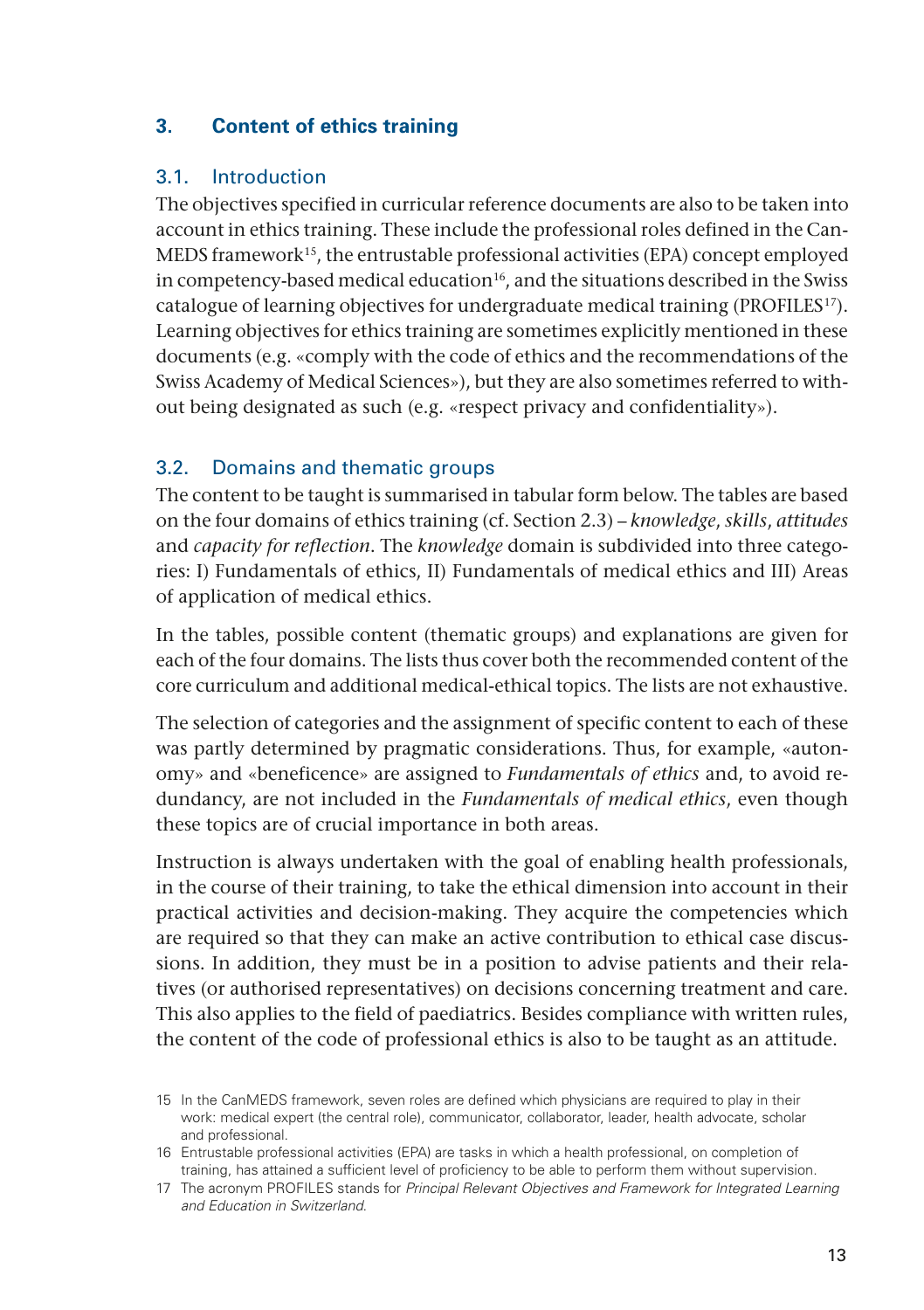# <span id="page-15-0"></span>3.3. Content of the core curriculum

Given the multiplicity of ethical aspects relevant for everyday clinical practice and the density of the curricula for the health professions, the content of training in medical ethics needs to be carefully considered and coordinated. Prioritisation is unavoidable, and the content is to be structured in such a way as to promote and facilitate transfer to other areas. The term «core curriculum» refers to that content which is an essential part of training for all health professions, as it is indispensable for an appropriate understanding of medical ethics. The content of the core curriculum in the various domains is described below.

In the *«Knowledge» domain*, in the *Fundamentals of ethics*, all students should be introduced to the subject of ethics and be familiarised with basic concepts (e.g. values, norms) and central conceptions (e.g. human dignity, autonomy, justice, beneficence, solidarity). When ethical theories are presented, it should be ensured that various approaches are described and explained (e.g. principle-based ethics, care ethics, utilitarianism, Kantianism, virtue ethics, etc.).

In the *Fundamentals of medical ethics*, the various traditions of professional ethics are to be introduced. These can be explored in more depth, as required – outside of the core curriculum. Particular emphasis is to be placed on the basic concepts common to all these traditions, such as quality of life, concepts of health and disease, or consideration of vulnerability. Under the heading of professional ethics, not only should reference be made to applicable medical-ethical guidelines, but the relationship between health professional and patient/relatives is also to be discussed. Also to be considered are specific professional duties, such as careful management of conflicts of interest or a positive error culture. Also indispensable is a detailed examination of patient autonomy (informed consent, shared decision-making, advance care planning, etc.).

In the *Areas of application of medical ethics*, the choice of content is based on the trainees' particular professional area. However, certain thematic groups are so central that they form part of the core curriculum and should be covered – in more or less detail – in all courses. These include the significance and assessment of (in) capacity, specific questions concerning the beginning and end of life, decisions on limitation of treatment, or ethical aspects of public health and digitalisation. Table 3 provides an overview which can be consulted to ensure that an appropriate variety of topics are selected.

In the *«Skills» domain*, practical competencies are to be developed with the students. Forms of ethical reasoning and an individual ethical decision-making capacity need to be acquired, practised and consolidated over an extended period. In training, a firm place and sufficient time should be accorded to the skills required in everyday practice – for example, the discussion of difficult situations with patients and relatives, obtaining informed consent, decision-making with regard to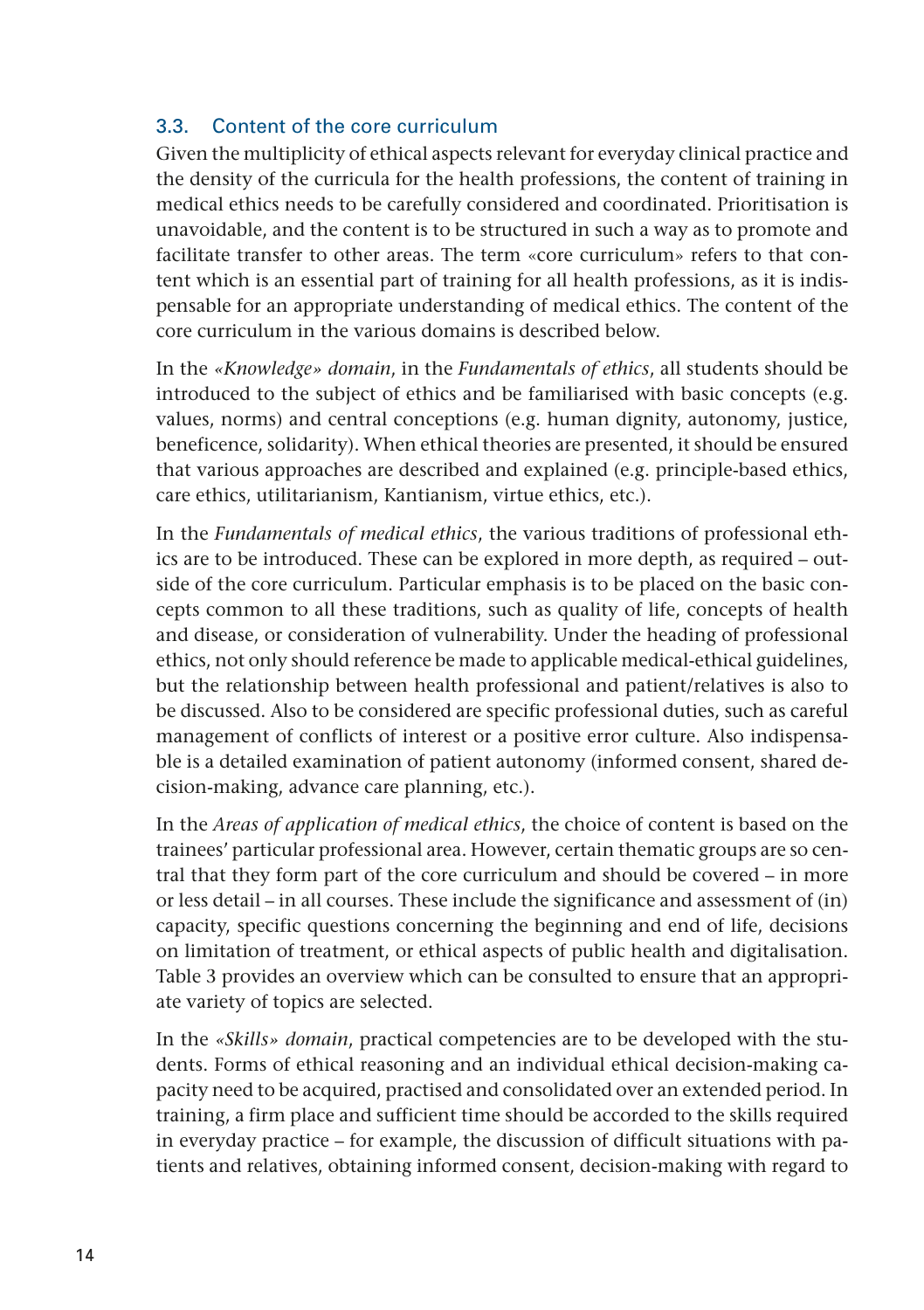<span id="page-16-0"></span>patients lacking capacity or the discussion of ethical questions within the intraor interprofessional team.

In the *«Capacity for reflection» domain*, all students are to be taught methods of reflection such as critical thinking or change of perspective. To promote moral sensitivity, the identification and description of value conflicts and ethical challenges should be practised. Students must be able to distinguish between genuine ethical questions, on the one hand, and uneasiness arising from personal involvement, lack of expertise or other factors, on the other hand.

In the *«Attitudes» domain*, trainee health professionals must be given opportunities to develop, inter alia, the following attitudes, so that they can appropriately perceive, formulate and deal with ethical questions in everyday professional practice: empathy and compassion, truthfulness and reliability, tolerance and respect. The development and fostering of these attitudes contributes to the attainment of attitudes which are key requirements of medical ethics, such as respect for the patient's wishes, professional management of uncertainty, or the assumption of duties and responsibilities vis-à-vis moral minorities.

# 3.4. Tables: content to be taught in ethics

Training offers a level-appropriate introduction to and increasingly advanced engagement with the content to be learned in all four domains of medical ethics (cf. Sections 2.4 and 2.5). Elements from the various domains can be taught sequentially or in parallel. Training must be structured so as to enable trainee health professionals to acquire the integrated capacity to recognise ethically sensitive situations as such and to develop considered options for action.

In particular, the content in the domains of skills, capacity for reflection and attitudes is not only to be included in the instruction provided at the educational institutions, but also specifically integrated into clinical undergraduate and postgraduate training.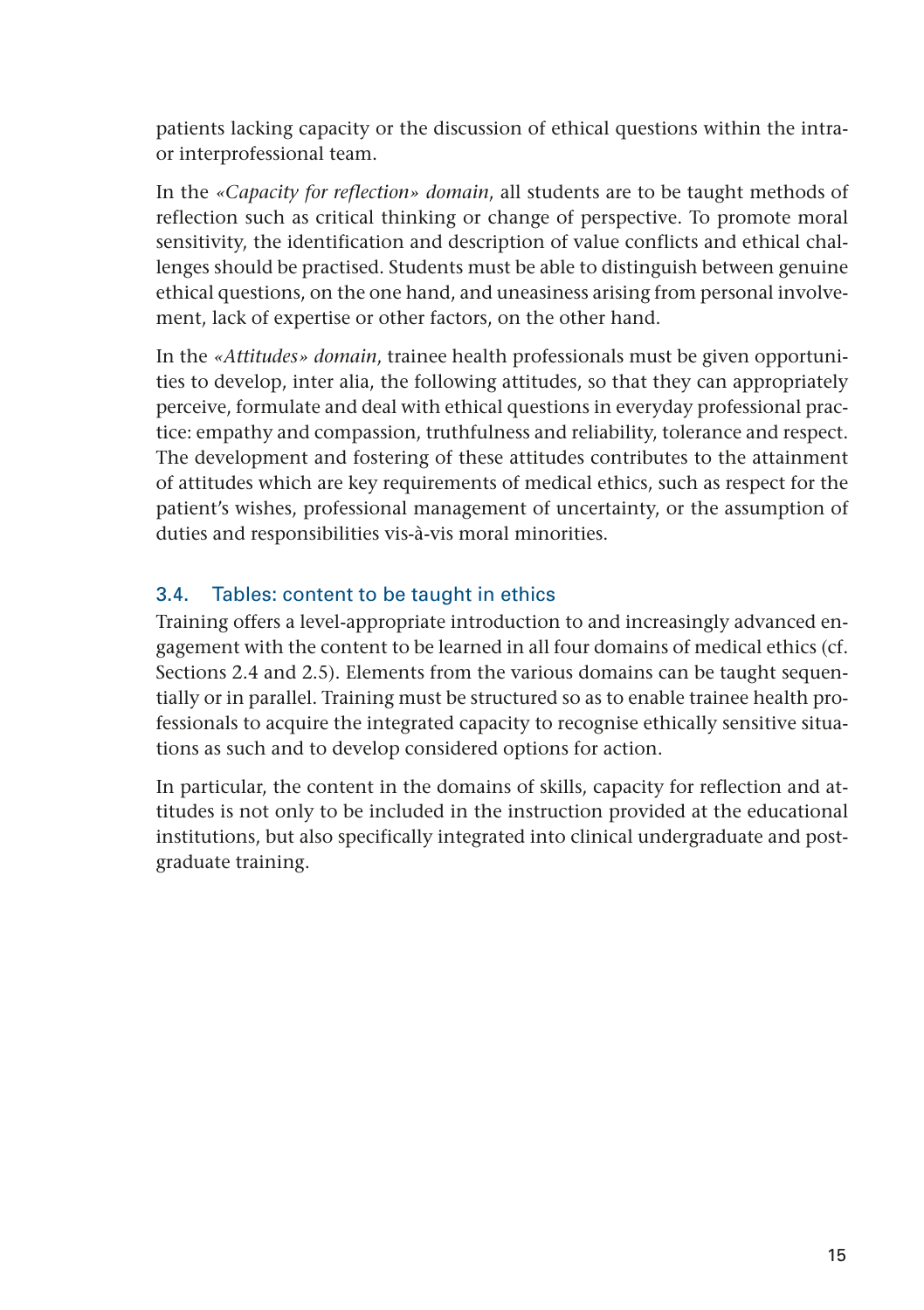Table 1. Overview of the four domains of ethics training

| <b>KNOWLEDGE</b><br>I) Fundamentals of ethics<br>II) Fundamentals of medical ethics<br>III) Areas of application of medical ethics |
|------------------------------------------------------------------------------------------------------------------------------------|
| <b>SKILLS</b>                                                                                                                      |
| <b>CAPACITY FOR REFLECTION</b>                                                                                                     |
| <b>ATTITUDES</b>                                                                                                                   |

| Table 2. Domain Knowledge I: Fundamentals of ethics |  |
|-----------------------------------------------------|--|
|-----------------------------------------------------|--|

| <b>KNOWLEDGE</b><br>I) Fundamentals of ethics |                                                                                                                                                                                                                                    |  |
|-----------------------------------------------|------------------------------------------------------------------------------------------------------------------------------------------------------------------------------------------------------------------------------------|--|
| <b>THEMATIC GROUP</b>                         | <b>CONTENT</b>                                                                                                                                                                                                                     |  |
| Introduction to ethics                        | Concepts of ethics and human sciences in medicine<br>$\overline{\phantom{m}}$<br>- Values and norms, normative/descriptive distinction<br>- History of ethics<br>- Status of clinical ethics                                       |  |
| Central conceptions<br>and values             | - Human rights<br>- Human dignity<br>- Autonomy, justice, beneficence, non-maleficence,<br>solidarity, trust<br>- Pluralism, i.e. plurality of ethical foundations also<br>within a culture or an individual                       |  |
| <b>Ethical theories</b>                       | - Deontology (Kantianism) and consequentialism<br>(utilitarianism)<br>- Care ethics<br>- Principle-based ethics<br>- Virtue ethics, narrative ethics, case-based ethics,<br>feminist ethics, contractualism, organisational ethics |  |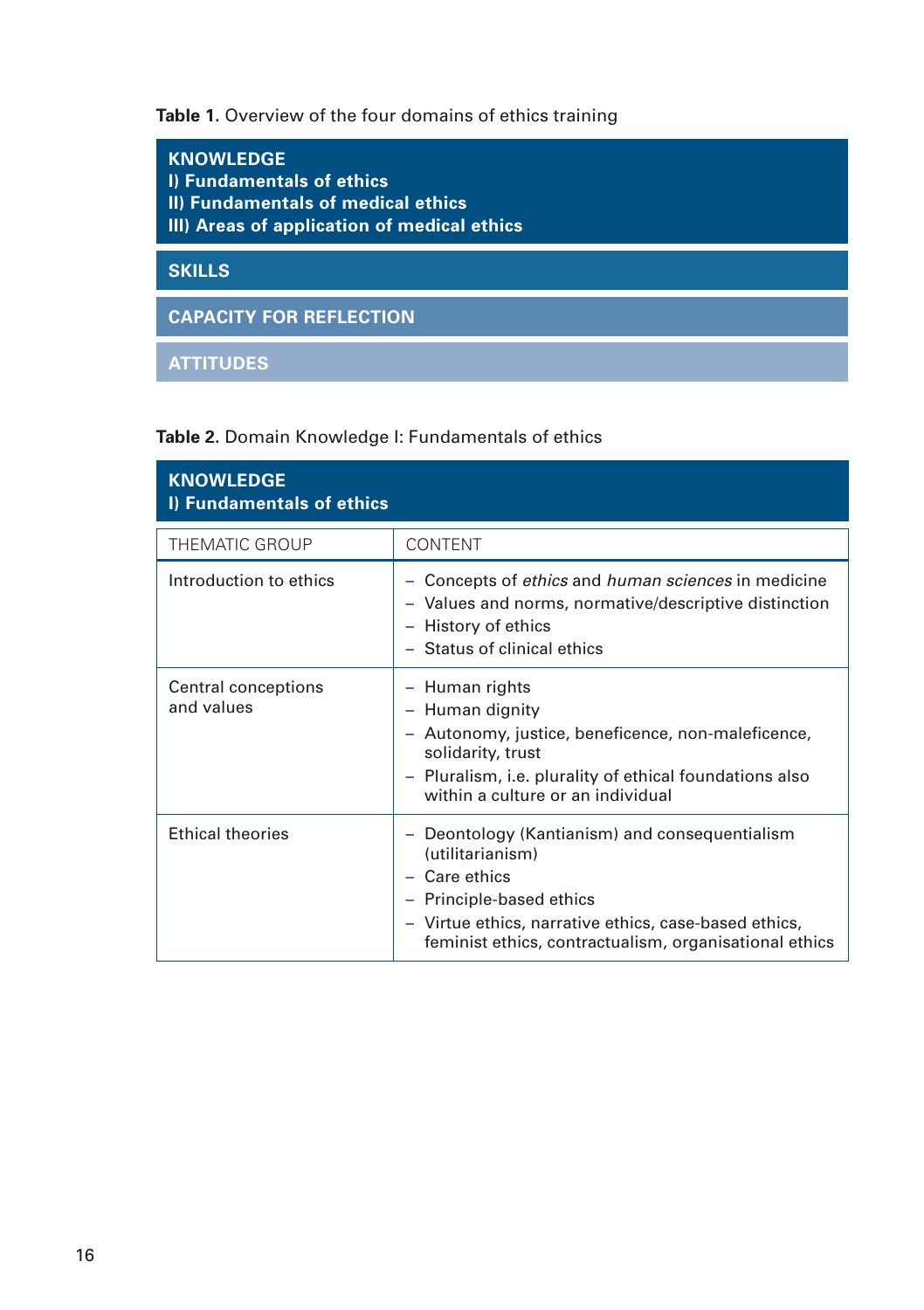| <b>KNOWLEDGE</b><br>II) Fundamentals of medical ethics |                                                                                                                                                                                                                                                                                                                                                                                                                          |  |
|--------------------------------------------------------|--------------------------------------------------------------------------------------------------------------------------------------------------------------------------------------------------------------------------------------------------------------------------------------------------------------------------------------------------------------------------------------------------------------------------|--|
| THEMATIC GROUP                                         | CONTENT                                                                                                                                                                                                                                                                                                                                                                                                                  |  |
| <b>Basic concepts</b>                                  | - Introduction to medical ethics and traditions of<br>professional ethics (physician ethics, nursing ethics,<br>ethics for midwives)<br>- Ethical aspects of concepts of health, disease<br>and disability<br>- Limits of medicine<br>- Search for meaning in practice; benefits and limits<br>- Vulnerability, management of dependency<br>- Quality of life<br>- Integration of decisions into the patient's biography |  |
| Professional ethics and<br>professional duties         | - Professionalism<br>- Error culture and error management<br>- Relationship between health professional and<br>patient/relatives<br>- Management of conflicts of interest<br>- Management of power and power differentials<br>- Ethics authorities in Switzerland and guidelines                                                                                                                                         |  |
| Equity in healthcare                                   | - Economic framework, solidarity and diversity<br>- Resource allocation<br>- Access to health services                                                                                                                                                                                                                                                                                                                   |  |
| Patient autonomy                                       | - Autonomy and truthfulness, informed consent<br>- Ethical foundations of shared decision-making<br>- Advance directive and advance care planning<br>- Assisted autonomy and legal representation<br>of patients lacking capacity<br>- Limits of autonomy<br>- Coercive measures                                                                                                                                         |  |
| Ethics/law interfaces                                  | - Legal foundations for medicine<br>(if covered in ethics training)<br>- Distinguishing between different types of norms<br>- Patients' rights, treatment mandate<br>- Surrogate decision-making<br>- Research law and research ethics<br>(Human Research Act)<br>- Duty of confidentiality and data protection                                                                                                          |  |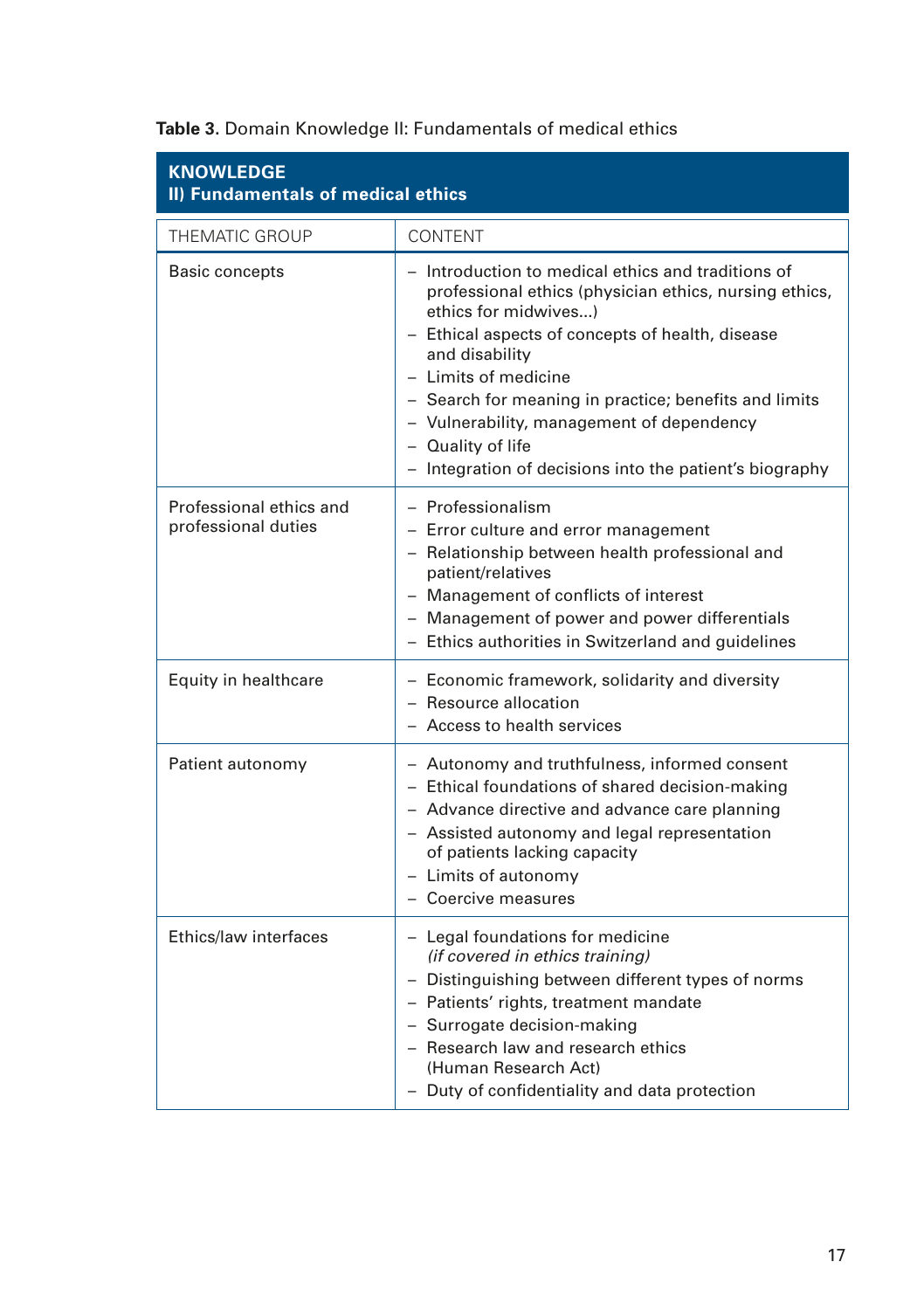**Table 4.** Domain Knowledge III: Areas of application of medical ethics

| <b>KNOWLEDGE</b><br>III) Areas of application of medical ethics |                                                                                                                                                                                                                                                                                                                                                                                                                                                                                                                                                                                          |  |
|-----------------------------------------------------------------|------------------------------------------------------------------------------------------------------------------------------------------------------------------------------------------------------------------------------------------------------------------------------------------------------------------------------------------------------------------------------------------------------------------------------------------------------------------------------------------------------------------------------------------------------------------------------------------|--|
| THEMATIC GROUP                                                  | CONTENT                                                                                                                                                                                                                                                                                                                                                                                                                                                                                                                                                                                  |  |
| Capacity and incapacity                                         | - Assessment of (in)capacity<br>- Treatment and care of patients lacking capacity<br>- Participation of persons lacking capacity<br>- Autonomy of the child, self-determination<br>and shared decision making in adolescents                                                                                                                                                                                                                                                                                                                                                             |  |
| Reproduction                                                    | - Termination of pregnancy<br>- Reproductive medicine                                                                                                                                                                                                                                                                                                                                                                                                                                                                                                                                    |  |
| Beginning of life                                               | - Ethics in neonatology<br>- Ethics in paediatrics                                                                                                                                                                                                                                                                                                                                                                                                                                                                                                                                       |  |
| End of life                                                     | - Assisted suicide<br>- Decisions on limitation of treatment, initiation<br>of treatment, palliative care issues<br>- Ethics and frailty in geriatrics, long-term care<br>- Sedation                                                                                                                                                                                                                                                                                                                                                                                                     |  |
| Transplantation                                                 | - Organ donation<br>- Determination of death in the context of organ<br>transplantation<br>- Organ allocation and distributive justice                                                                                                                                                                                                                                                                                                                                                                                                                                                   |  |
| Other areas of application                                      | - Neuroethics, diagnostic neuroimaging<br>- Digitalisation, e-health, robotics<br>- Personalised medicine, big data, data security<br>- Public health<br>- Vulnerable and impoverished patient groups<br>- Ethics in psychiatry<br>- Ethics and chronic illnesses<br>- Addiction disorders<br>- Ethical aspects of the treatment and care of people<br>with disabilities<br>- Ethics in emergency medicine<br>- Research ethics<br>- Ethical issues in prison medicine<br>- Genetic analyses<br>- Medicine and nursing in an intercultural context<br>- Ethics of animal experimentation |  |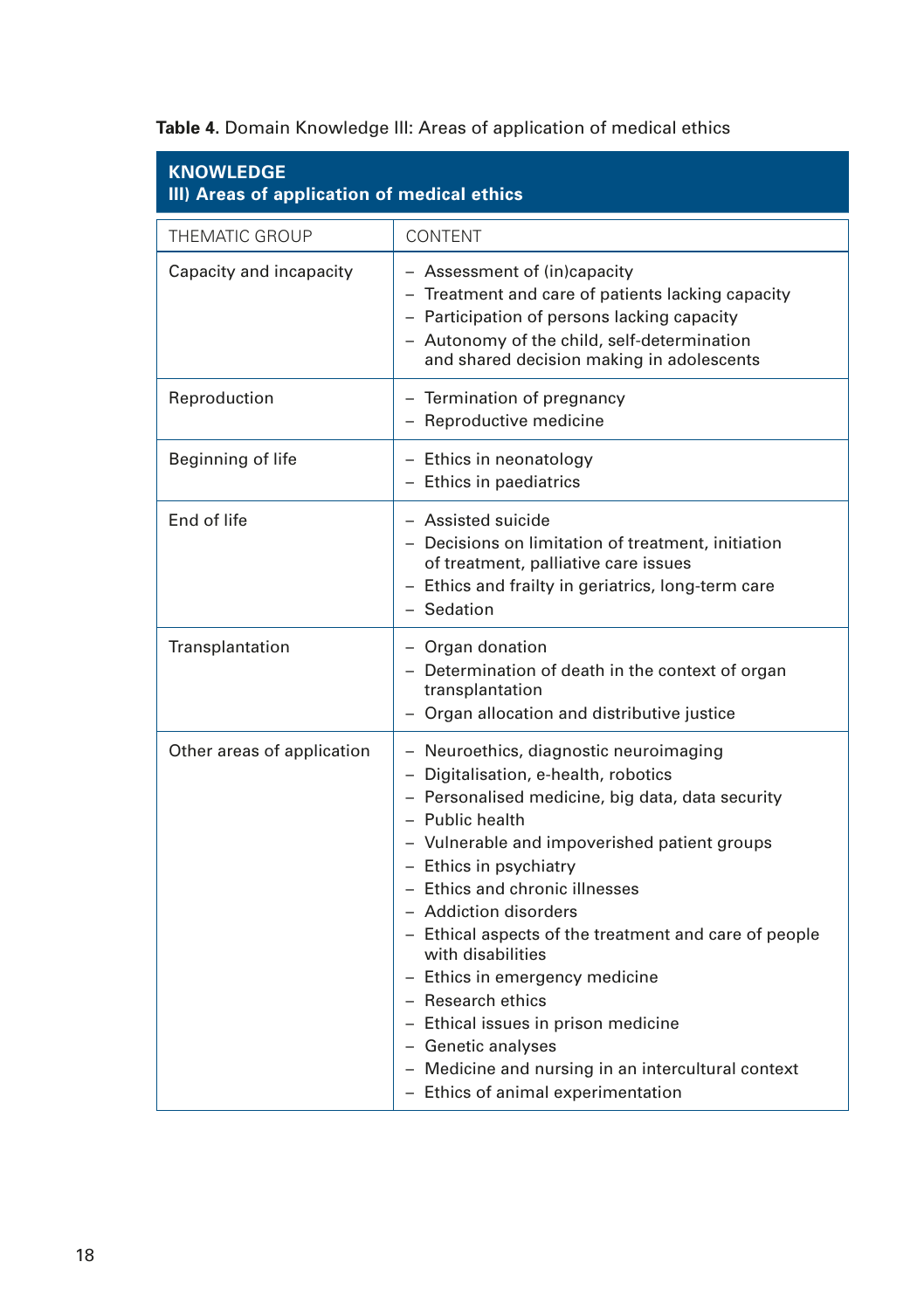#### **Table 5.** Domain Skills

| <b>SKILLS</b>                       |                                                                                                                                                                                                                                                                                                                                                                                                                                                                                                                                     |
|-------------------------------------|-------------------------------------------------------------------------------------------------------------------------------------------------------------------------------------------------------------------------------------------------------------------------------------------------------------------------------------------------------------------------------------------------------------------------------------------------------------------------------------------------------------------------------------|
| <b>THEMATIC GROUP</b>               | <b>CONTENT</b>                                                                                                                                                                                                                                                                                                                                                                                                                                                                                                                      |
| Practical competencies              | Communication and truthfulness<br>$\qquad \qquad -$<br>$-$ Informed consent<br>Discussion of difficult situations with patients/<br>relatives<br>- Ethical decision-making capacity<br>- Consideration of intercultural issues<br>- Implementation of advance directives and advance<br>care plans<br>- Decisions concerning involuntary committal<br>- Advising relatives on ethical decisions concerning<br>the treatment and care of patients lacking capacity<br>Management of the desire for death<br>$\overline{\phantom{m}}$ |
| Interprofessionality                | - Interdisciplinary and interprofessional collaboration<br>in dealing with ethical issues                                                                                                                                                                                                                                                                                                                                                                                                                                           |
| Application of norms in<br>practice | - Practical application of principles, guidelines<br>and laws<br>- Maintaining confidentiality in specific clinical<br>situations<br>- Use of medical ethics information resources                                                                                                                                                                                                                                                                                                                                                  |
| Methods of decision<br>making       | - Ethical reasoning and communication<br>- Communication within the treatment team<br>- Ethical decision-making models                                                                                                                                                                                                                                                                                                                                                                                                              |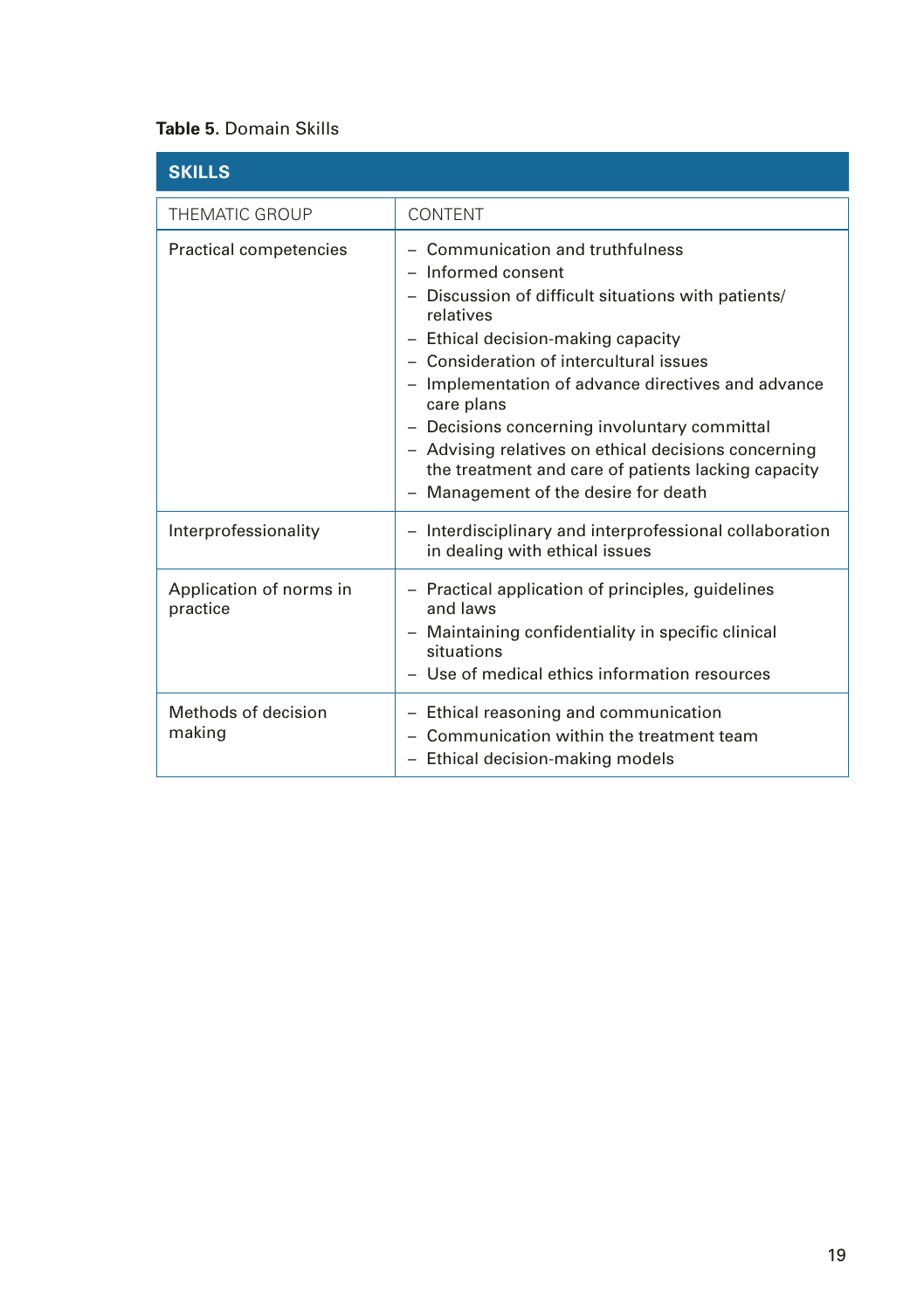#### **Table 6.** Domain Capacity for reflection

| <b>CAPACITY FOR REFLECTION</b>                              |                                                                                                                                                 |  |
|-------------------------------------------------------------|-------------------------------------------------------------------------------------------------------------------------------------------------|--|
| THEMATIC GROUP                                              | <b>CONTENT</b>                                                                                                                                  |  |
| Methods of reflection                                       | - Critical thinking<br>- Change of perspective and multiperspectivity                                                                           |  |
| Moral sensitivity                                           | - Identification and description of value conflicts and<br>ethical challenges<br>- Recognition of legal and ethical discrepancies               |  |
| Sensitivity to moral<br>value conflicts<br>(moral distress) | - Ability to distinguish:<br>- between genuine ethical questions and uneasiness<br>- between genuine ethical questions and lack<br>of expertise |  |

#### **Table 7.** Domain Attitudes

#### **ATTITUDES**

#### CONTENT

- Respect and tolerance
- Respect for the patient's wishes
- Beneficence, empathy and compassion
- Intellectual honesty
- Truthfulness and reliability
- Respecting patients' rights
- Management of uncertainty and evaluation of acceptable risks
- Rights, duties and responsibilities vis-à-vis moral minorities